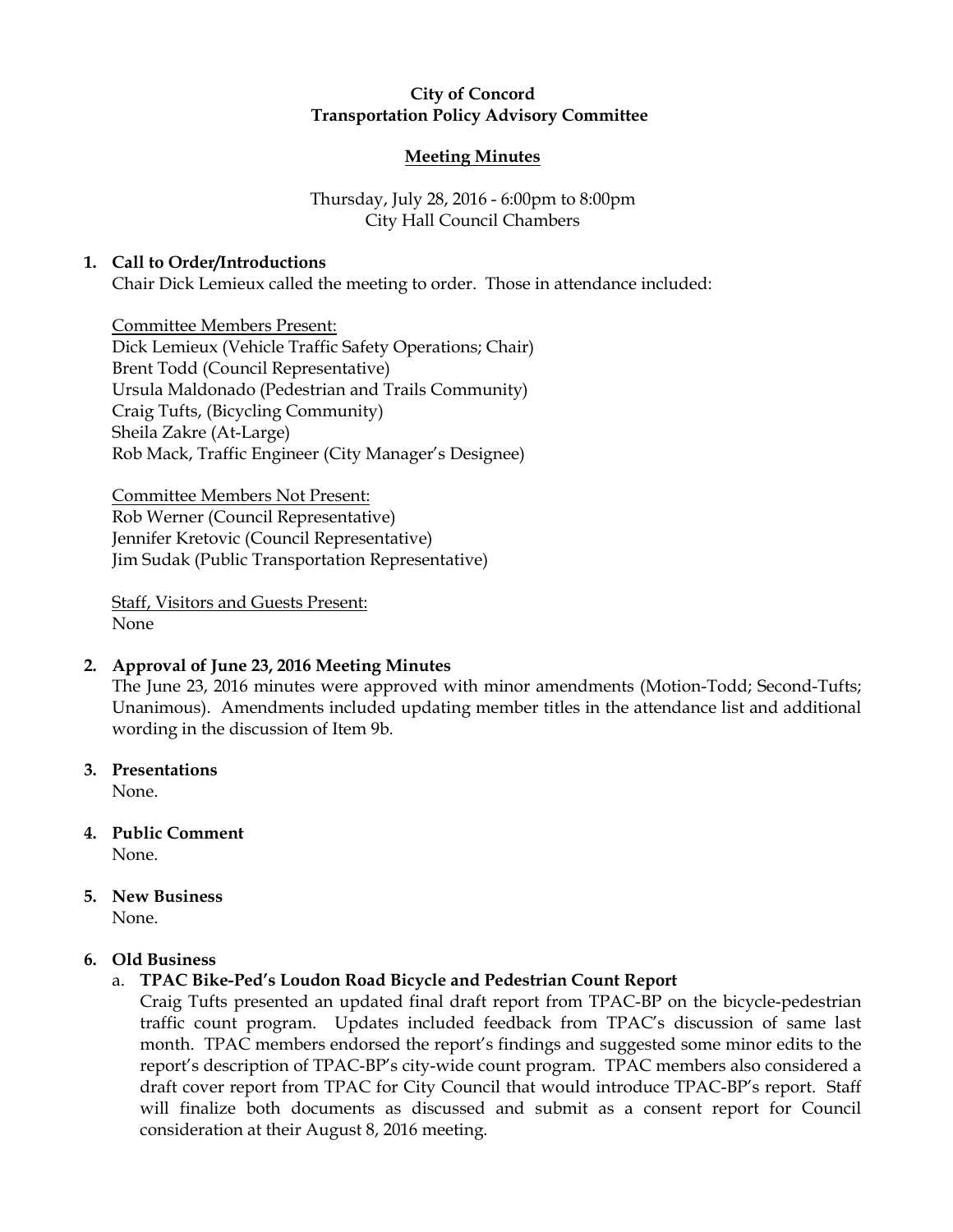## 7. Consent Reports

a. Acceptance of Subcommittee Minutes (Bicycle/Pedestrian, Public Transportation and Traffic Operations)

The following subcommittee reports were accepted by unanimous consent: Bicycle/Pedestrian – June 6, 2016; and Public Transportation – June 21, 2016.

## 8. City Council Meeting Update

Councilor Todd reported that at its July 11, 2016 meeting, City Council referred Item 9d, below, to TPAC. He also noted that the Parking Committee was beginning a series of meetings (including two public forums) to discuss recommendations made in the downtown parking study. The Parking Committee's refined recommendations will ultimately be considered by City Council.

## 9. TPAC Referrals from City Council, Staff and Chair

- a. Referral from Engineering to discuss speed limits city-wide (Engineering: 11/19/15) Not discussed
- b. Referral from Council regarding a request from John Cook, Concord resident, asking that consideration be given to the installation of a 4-way stop at the intersection of Union and Maple Streets (Council: 5/13/16)

Rob Mack reported that he spoke with Mr. Cook on June 24, 2016 and shared TOC's findings from last month. Mr. Cook noted that his original concern on speed came after watching a driver cut through from Centre Street to Maple Street at a fast rate. He also anticipated that the newly-paved street would increase speeds, although he noted he had not seen much of a speed increase since the repaving. He said he was satisfied that TOC looked into his request and didn't need any further action on his inquiry. He'd keep an eye open on the intersection and would let staff know if things change. TPAC attendees concurred with the staff and TOC follow-ups. Staff will prepare a consent report for Council consideration on August 8, 2016.

c. Referral from Council regarding a request from third grade students at Christa McAuliffe Elementary School for the installation of a 4-way stop at the intersection of Warren and Rumford Streets (Council: 5/13/16)

Further TOC discussion with the school district deferred until classes resume in September.

d. Referral from Council in response to a communication from Councilor Herschlag regarding a constituent request to change the flashing yellow arrow signal at the Fisherville/Borough/Manor intersection back to a red/green arrow signal. Rob Mack described the request and noted that TOC began a discussion of it last week. The purpose of the change to flashing yellow arrow (FYA) was to reduce unnecessary intersection delays due to the need for the signal to cycle through all the phases before being able to serve a left-turn vehicle call. TOC members concurred that the FYA operation has so far seemed to operate very well and has been very effective at reducing delays. Observed queuing at the intersection, particularly in the left-turn lanes, has been dramatically reduced. Staff recalls a number of positive comments from the public since the change to FYA, but this is the first negative comment. It was also noted that Council accepted a September 30, 2014 TOC/TPAC report recommending the FYA operation here in part to alleviate signal delays which may have been inducing Fisherville Road southbound traffic to use Snow Street as a cut-through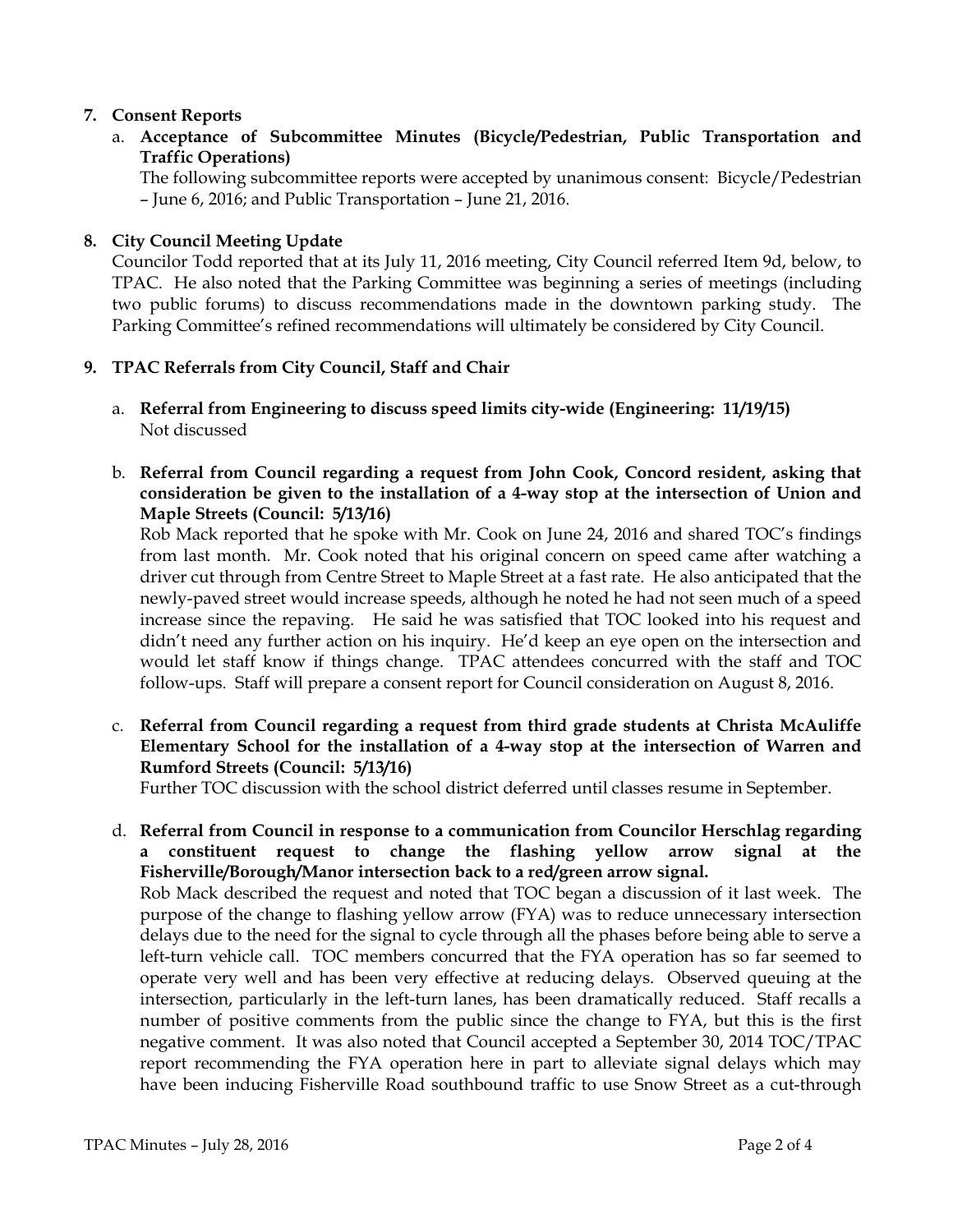bypass of the red arrow left turn signal at Manor Road; this was in response to a 2014 referral from Council regarding a complaint from Snow Street residents.

Staff planned to discuss the request in more detail with Councilor Herschlag. Staff also planned to continue monitoring traffic operations at the intersection. Councilor Todd suggested that staff also follow up with the Snow Street residents that were the subject of the previously-referenced September 30, 2014 TOC/TPAC recommendation to Council.

## 10. Status Report on Subcommittees

### a. Bicycle/Pedestrian Committee, Craig Tufts

Craig Tufts reported that the subcommittee continued work on the Pedestrian Master Plan and the report on Loudon Road bicycle/pedestrian counts (Item 6a, above). The bike rack removal from the parking garage was also discussed. A request to install directional-signs in Penacook for the Northern Rail Trail was discussed and is being considered by TOC. Also discussed were concerns that sharrow markings on the North-South Bike Route were not being repainted.

### b. Public Transit Committee, Sheila Zakre

Sheila Zakre reported that TPAC-PT met on July 19 and further considered the issue of improving snow maintenance at bus stops. Member Dean Williams of CNHRPC further refined the map showing city-wide bus stop locations together with bus stop patronage numbers and the applicable sidewalk snow-plowing priority by the City. A representative from General Services would be invited to the August meeting to discuss winter snowmaintenance practice. Sheila Zakre has been seeking a potential representative from the paratransit user community that might be interested in joining the subcommittee. Also discussed was CAP-BMCI's new no-show/ride cancellation policy.

#### c. Traffic Operations Committee, Rob Mack

Rob Mack reported that TOC met on July 19, 2016 and discussed Item 9d as well as inquiries to install directional signage within the public way for the Northern Rail Trail and the Shaker Road School.

#### 11. Staff Updates

### a. Downtown Complete Streets Improvement Project – TIGER 2012 (CIP460) Rob Mack reported that base paving of the southbound side of S. Main Street begins tomorrow.

#### b. Sewalls Falls Bridge Replacement Project (CIP 22)

Rob Mack reported that the steel work is complete and work on the bridge deck would begin next week. The bridge is expected to be open to traffic on November 1, 2016.

c. Loudon Road Corridor Improvements (CIP 19) Rob Mack reported that staff planned to report back to City Council on August 8 regarding Council's request to look at options that retained the 4-lane corridor. A September public information meeting was an option that Council might consider.

#### d. Mountain/Shawmut/East Side/Exit 16 Roundabout (CIP 24) Rob Mack reported that final design was underway.